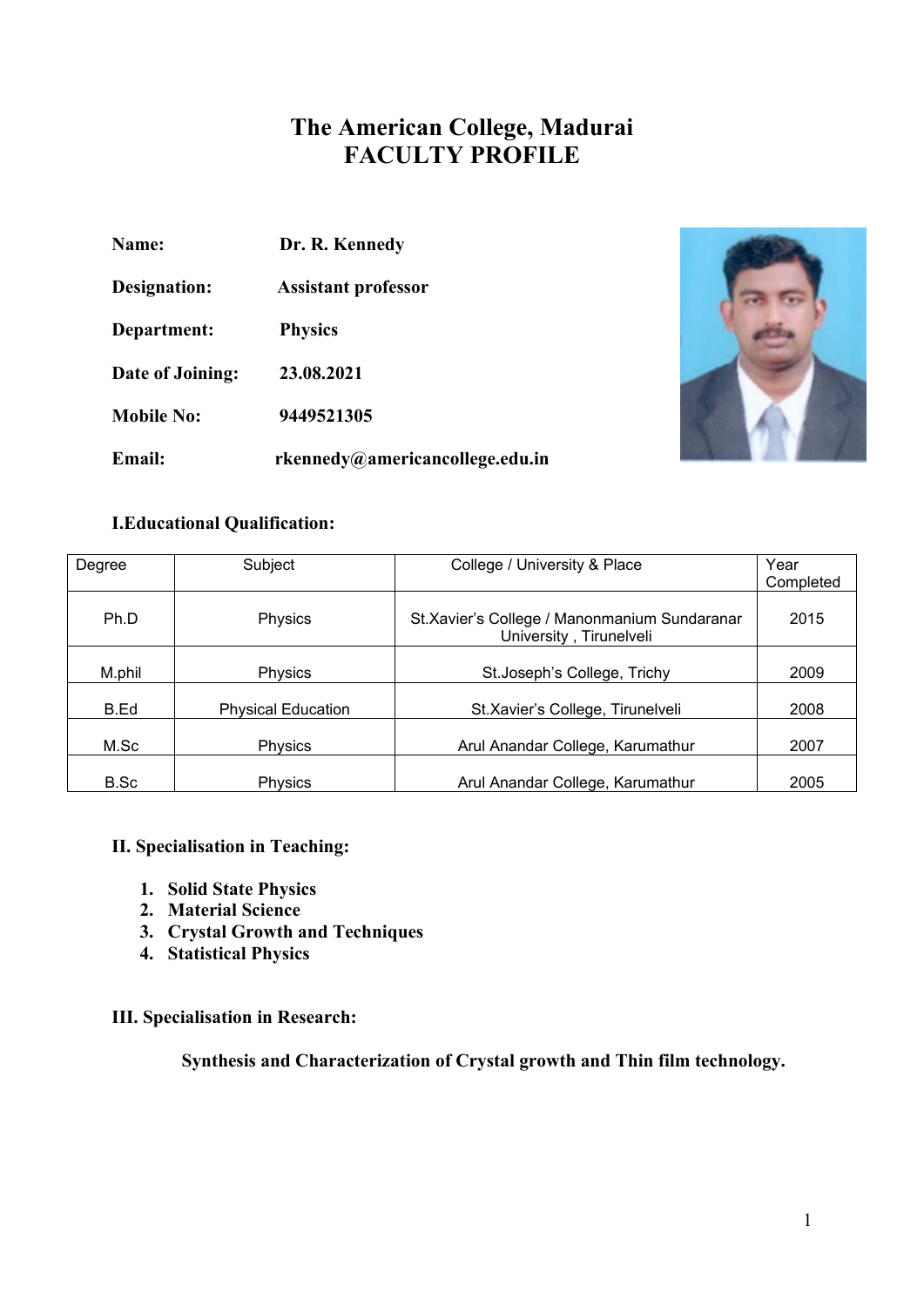# **IV. Research Interests:**

- 1. Metal organic frame work
- 2. Hydrothermal synthesis of Multiferroic crystals for memory applications.
- 3. Photocatalytic activity for waste water treatment

# **V. Any Other Work Experience:**

| <b>Designation</b>                                                                                                                          | <b>Institution / Company</b>                                | Year - From (month/year)<br>To (month/year) |
|---------------------------------------------------------------------------------------------------------------------------------------------|-------------------------------------------------------------|---------------------------------------------|
| ST.JOSEPH'S<br><b>COLLEGE</b><br>PB 27094, 36<br><b>LALBAGH ROAD</b><br>BANGALORE-560027<br><b>INDIA</b>                                    | <b>ASSISTANT PROFESSOR</b><br><b>IN PHYSICS</b>             | 15.06.2015<br>To 15.06.2020                 |
| <b>ASAN MEMORIAL</b><br><b>COLLEGE OF</b><br><b>ENGINEERING AND</b><br>TECHNOLOGY,<br><b>CHENGALPATTU -</b><br>603 001.<br>TAMILNADU, INDIA | <b>ASSISTANT PROFESSOR</b><br><b>IN PHYSICS</b>             | 10.12.2012<br>To 14.12.2014                 |
| <b>MANONMANIAM</b><br><b>SUNDARANAR</b><br><b>UNIVERSITY</b><br>ABISHEKAPATTI,<br>TIRUNELVELI, -627012<br>TAMILNADU, INDIA                  | <b>RESEARCH SCHOLAR</b><br>(FULL TIME) IN<br><b>PHYSICS</b> | $9 - 12 - 2009$<br>To<br>09-12-2012         |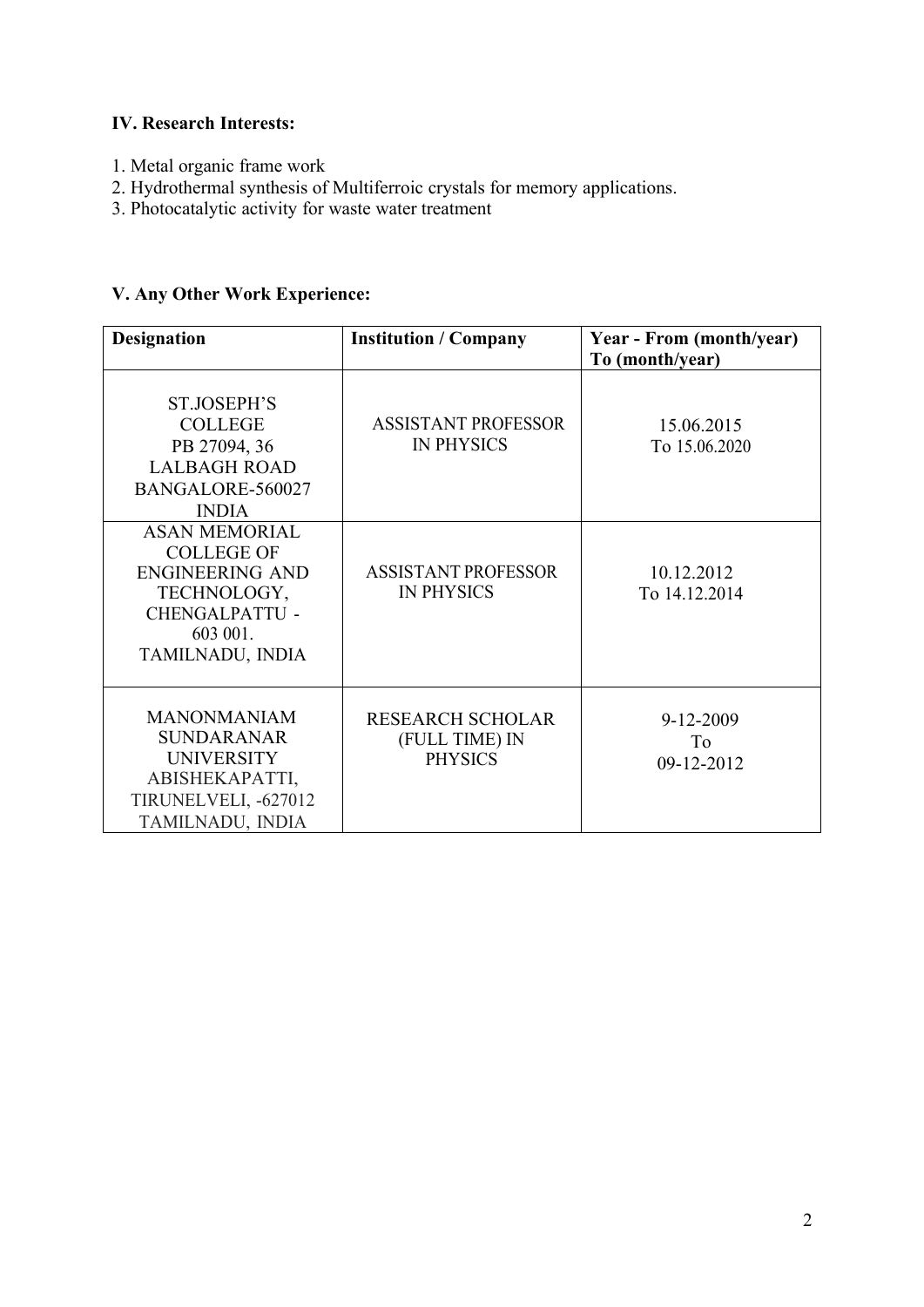#### **VI. Administrative /Academic Position/s (held / currently holding):**

| Positions held / currently holding | Year - From (month/year) To month/year) |
|------------------------------------|-----------------------------------------|
|                                    |                                         |
|                                    | 15.06.2015                              |
| <b>HOSTEL WARDEN</b>               | to 30.05.2017                           |

#### **VII. Membership in Professional Bodies:**

- **1. Indian Association of Physics Teacher ID number -748186308**
- **2. Society for material Chemistry, BARC, Mumbai.**
- **3. Luminescence Society of India: Karnataka Chapter (LSIKC).**

#### **VIII. Publications:**

#### **Articles Published in International Journals:**

- 1. Kennedy Ravichandran "A novel MoS2 structures for electrochemical detection of 4 aminophenol" Journal of Materials Science: Materials in Electronics (2018); doi.org/10.1007/s10854-0l8-8539-9.
- 2. R. Kennedy, D. Sornadurai, K. Ganesan, and J. Jebaraj, "Structural and Piezoelectric Properties of BiFeOs Thin Films Prepared by Spin Coating Method" American Institute of Physics. 1512, 1220 (2013); doi: 10.1063/1.4791490.
- 3. R.kennedy, J.Jebaraj Devadasan, "Cubic Shape Cobalt Substituted Bismuth Ferrite Prepared By Hydrothermal Method" International Journal of Engineering Research & Technology, Vol. 2 Issue 11, (Nov— 2013) ISSN: 2278-01812.

# **Conference / Seminar Presentations:**

1. Phase Transformation studies of Bismuth Ferrite DAE-BRNS 6th interdisciplinary Symposium on Materials Chemistry held at BARC, Mumbai, December  $6<sup>th</sup> -10<sup>th</sup>$ , 2016.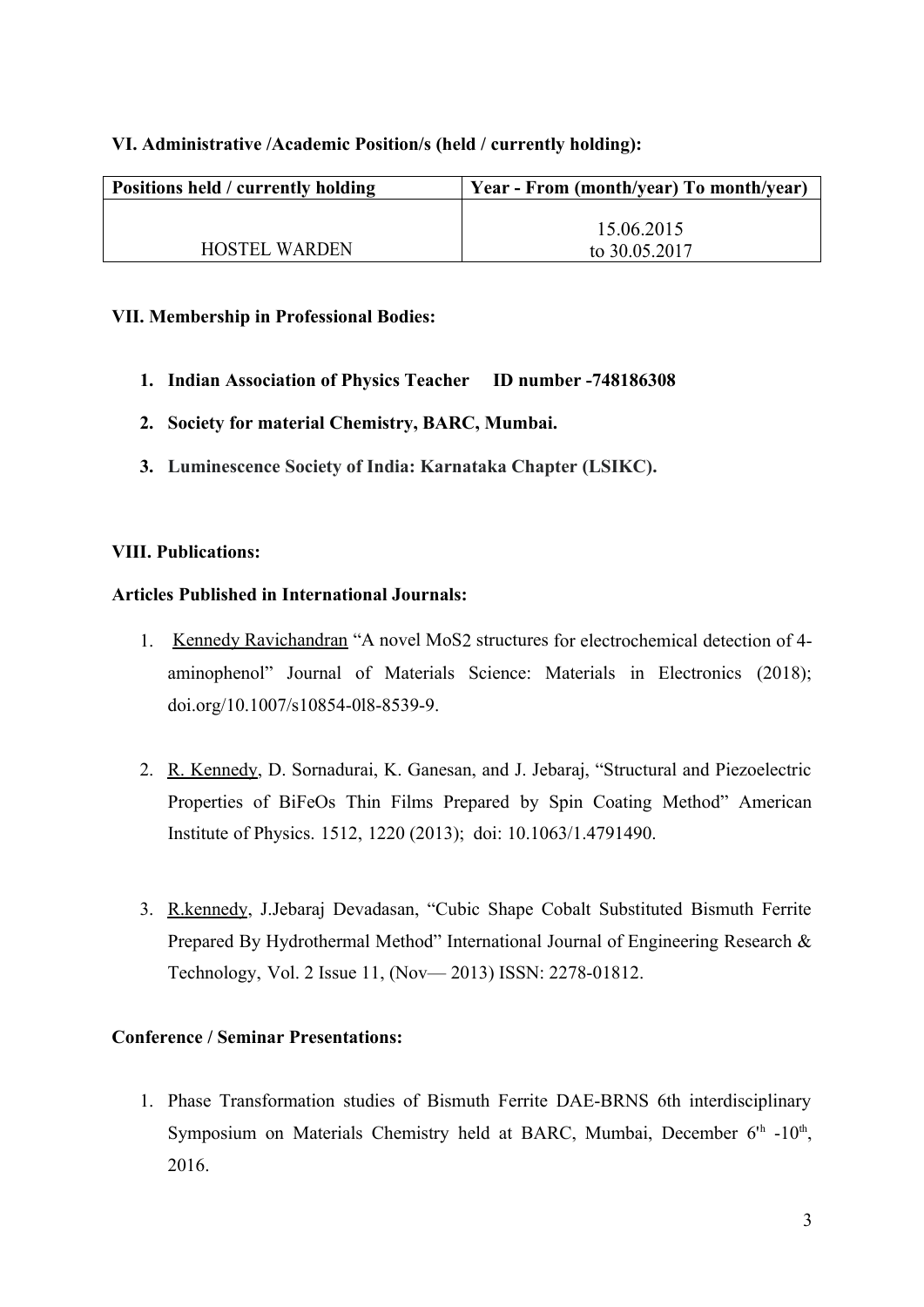- 2. Periodic Formation of Phase Pure BiFeO<sub>3</sub> Single Crystals During the Hydrothermal Crystal Growth, XVII National Seminar On Crystal Growth (XVII- NSCG), January 9- 11, 2013, Department of Physics, Anna University, Chennai.
- 3. Millimeter Size Multiple Morphology of Co Substituted BiFe $O<sub>3</sub>$  By One Step Hydrothermal Method, International Conference On Molecular Spectroscopy Of Advanced Materials and Biomolecules (IMSAB), August 7-9, 2012, Bishop Moore College, Mavelikara, Kerala.
- 4. Structural and Piezoelectric Properties of BiFeO3 Thin Films Prepared by Spin Coating Method, 57th DAE-Solid State Physics Symposium, December 3-7, 2012, Indian Institute of Technology Bombay, Mumbai.
- 5. Morphology, Optical and Magnetic Properties of Mg Doped ZnO Thin Films, International conference on Contemporary Trends in Optics and Optoelectronics, XXXV Optical Society of India, Indian Institute of Space Science and Technology January 17-19, 2011,Thiruvananthapuram.
- 6. Renewable source of Energy- Wind Energy, National Seminar on Renewable Energy Resources, Yadava College, March 2010, Madurai
- 7. Understanding Planet Earth, International Awareness Workshop and Training Course on Bioethics Education, Arul Anandar College, September 26-27, 2008, Madurai.
- 8. Ultrasonic investigation On Some Consumable Milks, UCG Sponsored National Seminar on Emerging trends in physics, Department of Physics, Jayaraj Annapackiam College For women, August 30-31, 2007, Periyakulam.
- 9. Boltzmann's Distribution Function, Inter Collegiate Physics Meet, The Gandhigram Rural Institute Deemed University, February 3, 2006, Gandhigram.

#### **Lectures / Talks given:**

- **1. Delivered talk on "Carrier Development program for higher secondary school students" at St. Joseph's Higher Secondary school Vikkiramangalam, January 2021.**
- **2. Delivered Talk on "Basic experiments in Physics at Bishop Cotton Boy's School", Karnataka, August 2016.**